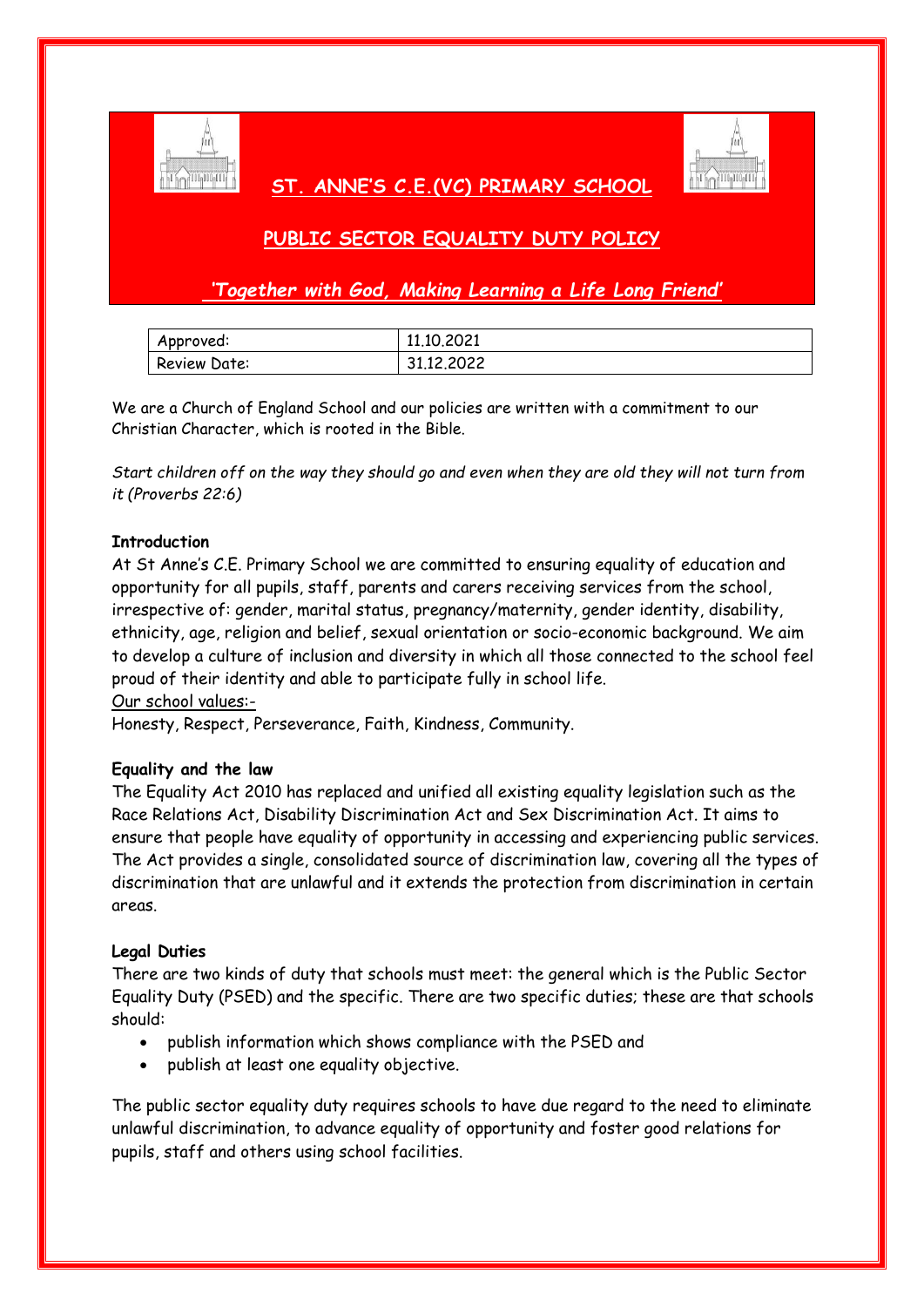### **Guiding Principles**

In fulfilling the legal obligations and our intentions cited above, we are guided by nine principles:

1: All learners are of equal value.

2: We recognise and respect difference.

3: We foster positive attitudes and relationships, and a shared sense of cohesion and belonging.

- 4: We observe good equalities practice in staff recruitment, retention and development.
- 5: We aim to reduce and remove inequalities and barriers that already exist
- 6: We consult and involve widely
- 7: Society as a whole should benefit
- 8: We base our practices on sound evidence and information

9: We publish objectives at least every four years, which are specific and measurable objectives, based on the evidence we have collected and published (principle 8) and the engagement in which we have been involved (principle 7)

### **Schools commitment to equality for all**

- Ensuring that all pupils and staff are encouraged and able to achieve to their full potential;
- Respecting and valuing differences between people;
- Preparing pupils for life in a diverse society;
- Acknowledging the existence of discrimination and taking steps to prevent it
- Making the school a place where everyone, irrespective of a protected characteristic, feels welcomed and valued;
- Promoting good relations between groups within the school and the wider community;
- Ensuring that an inclusive ethos is established and maintained;
- Opposing all forms of discrimination and harassment;
- Being proactive in tackling and eliminating unlawful discrimination.

### **Leadership and Management**

- School evidence demonstrates positive action of how the school is advancing equality, fostering good relations and tackling discrimination; for example, references in the school improvement plan, the prospectus, routine bulletins and newsletters, and occasional letters to parents and carers.
- Staff and pupils can point to clear leadership and management responsibility for equality.
- Before introducing important new policies or measures, school assesses their potential impact on equalities.
- The school's programme for continuing professional development (CPD) is inclusive of all staff and includes equalities matters, both directly and incidentally.
- There is good equal opportunities practice in the recruitment and promotion of staff, both teaching, support and administrative.
- Evidence from pupils shows how the school makes improvements for all pupils based on how pupils individually and collectively think and feel about the school.

### **Staff: Recruitment and Professional Development**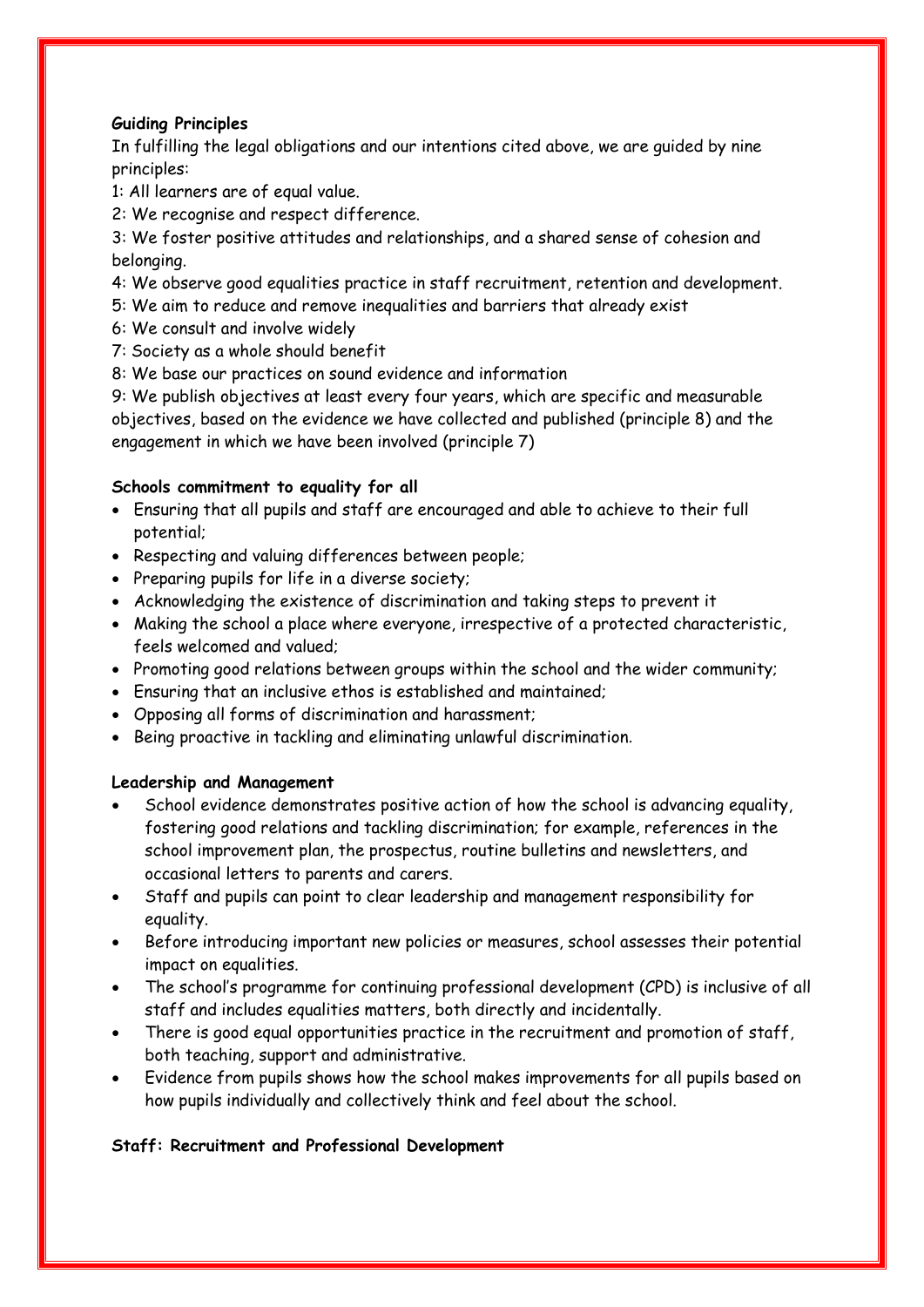- The school adheres to recruitment and selection procedures that are fair, equal and in line with statutory duties and LA guidelines.
- All those involved in recruitment and selection are trained and aware of what they should do to avoid discrimination and ensure equality good practice through the recruitment and selection process.
- Equalities policies and practices are covered in all staff inductions
- All temporary staff are made aware of policies and practices
- Employment policy and procedures are reviewed regularly to check conformity with legislation and impact

### **Curriculum**

Curriculum planning takes account of the ethnicity, backgrounds and needs of all pupils. The curriculum builds on pupils' starting points and is differentiated where appropriate to ensure the inclusion of:

- Boys and girls;
- Pupils learning English as an additional language;
- Pupils from minority ethnic groups;
- Pupils who are highly able
- Pupils with special educational needs;
- Pupils who are looked after by the local authority;
- Pupils who are at risk of disaffection and exclusion.

The school monitors and evaluates its effectiveness in providing an appropriate curriculum for pupils of all backgrounds.

Each area of the curriculum is planned to incorporate the principles of equality and to promote positive attitudes to diversity. All subjects contribute to the spiritual, moral, social and cultural development of all pupils.

Extra-curricular activities and special events cater for the interests and capabilities of all pupils and take account of parental concerns related to religion and culture.

### **Teaching and Learning**

- Teachers ensure that the classroom is an inclusive environment in which pupils feel all their contributions are valued.
- All pupils have access to the mainstream curriculum.
- Teaching is responsive to pupils' different learning styles and takes account of pupils' cultural backgrounds and linguistic needs.
- Teachers take positive steps to include all groups or individuals.
- Pupil grouping in the classroom is planned and varied. Allocations to teaching groups are kept under continual review and are analysed by ethnicity, gender, SEN and social background.
- Teaching styles include collaborative learning so that pupils appreciate the value of working together.
- All pupils are encouraged to question, discuss and collaborate in problem solving tasks.
- Teachers encourage pupils to become independent and to take responsibility for their own learning.
- Teachers challenge stereotypes and foster pupils' critical awareness and concepts of fairness, enabling them to detect bias and challenge inequalities.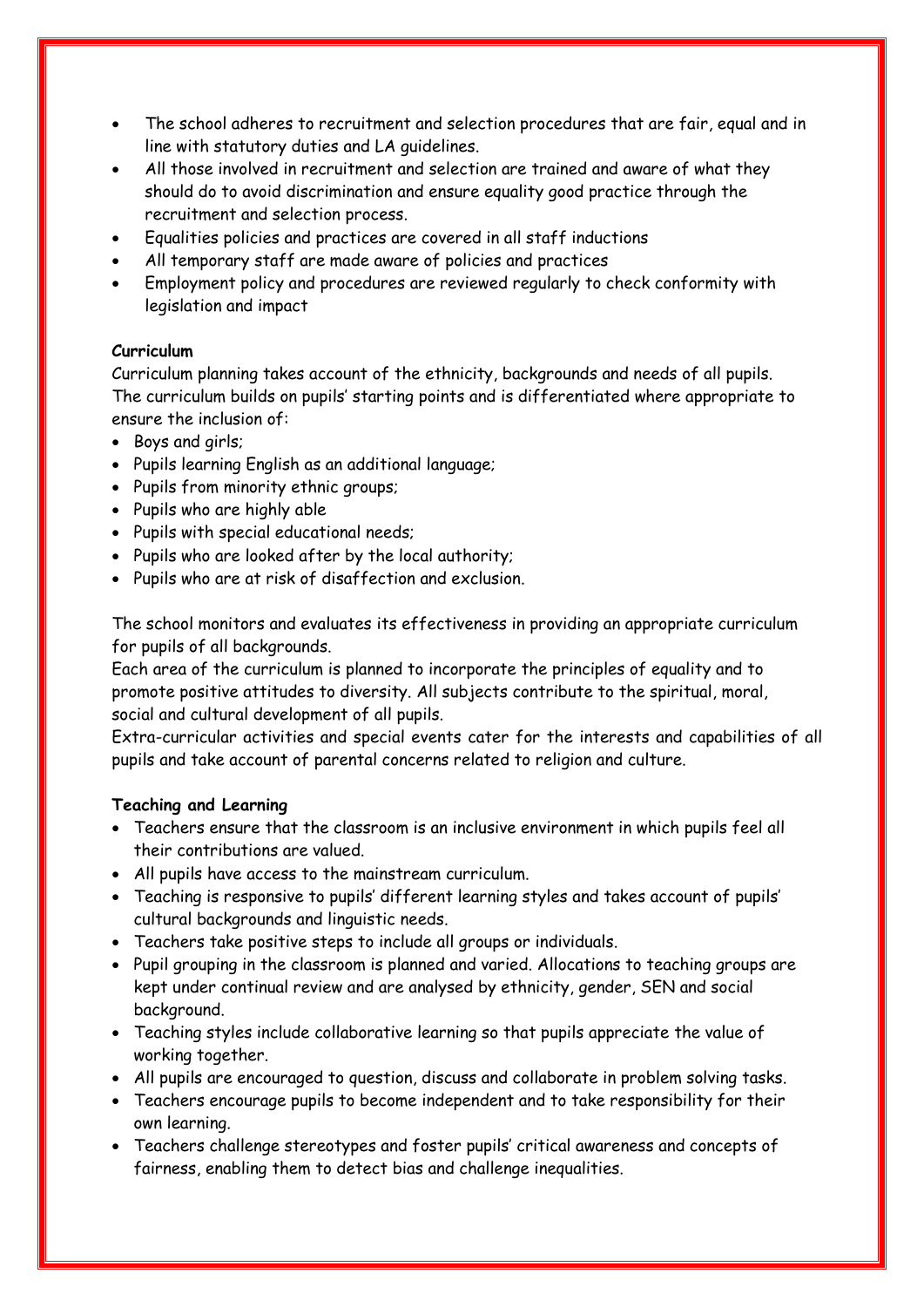• Resources and displays reflect the experience and backgrounds of pupils to promote diversity and challenge stereotypes in all curriculum areas. They are reviewed regularly to ensure that they reflect the inclusive ethos of the school.

#### **Assessment and Reporting**

All pupils have the opportunity to achieve their highest standards.

- The school ensures that assessment is as free of gender, cultural and social bias as possible, and that assessment methods are valid.
- The school monitors and analyses pupil performance by gender, ethnicity, SEN and those entitled to pupil premium and is therefore able to identify groups of pupils where there are patterns of underachievement. The school ensures that action is taken to counter this.
- Staff have high expectations of all pupils and they continually challenge them to extend their learning and achieve higher standards. The school recognises and values all forms of achievement.
- Self-assessment provides all pupils with opportunities to take responsibility for their own learning through regular reflection and feedback on progress.
- All pupils have full opportunities to demonstrate what they know, understand and can do and therefore, to benefit from assessment that summarises what they have learnt.

Information from assessment is used to inform future learning.

Staff use a range of methods and strategies to assess pupil progress.

#### **Behaviour and Safety**

- There are clear procedures for dealing with prejudice-related bullying and incidents, and appropriate staff training that equips staff to identify and deal with this effectively. These are fair and applied equally to all.
- Questionnaires are used and pupil interviews which show that all pupils feel safe from all kinds of bullying, harassment and oppressive behaviour.
- Pupils and staff are respectful of each other and this includes behaviour that does not disrupt the learning of others.
- The whole school community follows the school values.
- Pupils are confident that staff will address all issues of discrimination and prejudice including the use of derogatory language.

#### **Admissions and Attendance**

The admissions process is monitored to ensure that it is administered fairly and

- consistently to all pupils, so that pupils from particular groups are not disadvantaged.
- Comprehensive information about pupils' ethnicity, first language, religion, physical needs, diet etc. is included in all admission forms.
- The school and families are aware of rights and responsibilities in relation to pupil attendance and absence is always followed up by appropriate personnel who are aware of community issues.
- Provision would be made for leave of absences for religious observance that includes staff as well as pupils.
- Provision would be made for pupils on extended leave so that they are able to continue with their learning.